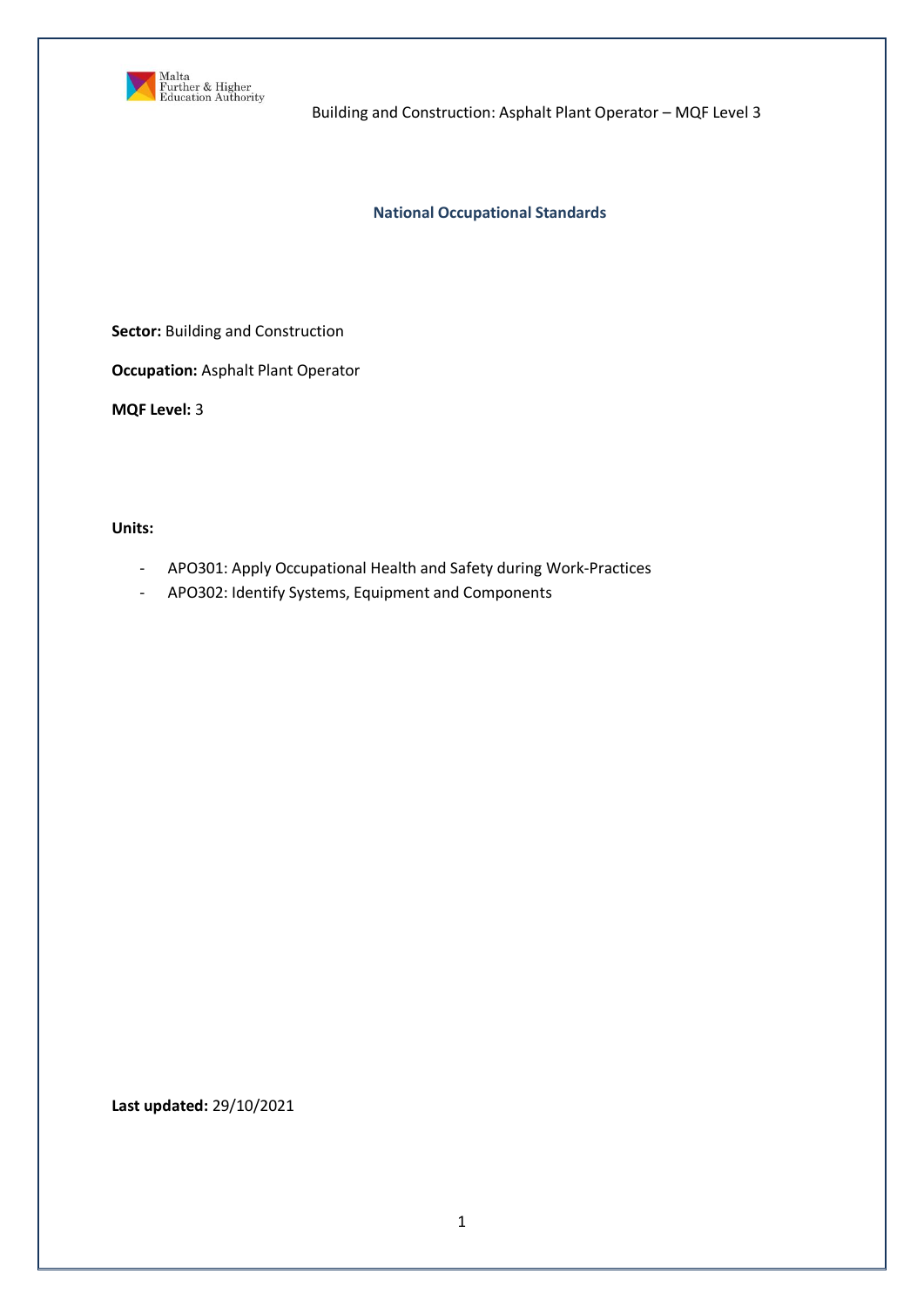

### **APO301: Apply Occupational Health and Safety during Work-Practices**

This unit is about being able to use safe procedures and safe work practices. The persons carrying out this work must possess the necessary knowledge and skills to ensure that their actions do not create health and safety risks to themselves and others, identify risks and hazards associated within the working environment, tools and equipment and materials and substances used.

# **Performance Criteria**

The candidate must have the necessary knowledge and skills to:

- 1. Carry out safe working practices to prevent hazards and to ensure the safety of oneself, workers, and members of the public.
- 2. Carry out safe working practices when using appropriate equipment and materials to prevent damages to work areas and injuries to oneself and  $3<sup>rd</sup>$  parties.
- 3. Ensure that all personnel use protective clothing and safety equipment according to specifications issued by manufacturers and know the whereabouts of first-aid equipment.
- 4. Ensure the usage, handling, and storage of materials hazardous to health is done in a safe manner.
- 5. Carry out a risk assessment to cover the job assigned and the working area, including environmental risk.
- 6. Ensure that all fire safety systems are in place.
- 7. Issue a notice of safety violations and follows-up on remedial measures required in case of safety violations reported.
- 8. Evaluate workplace for cleanliness including waste disposal and vermin control.

# **Required Knowledge**

The Level 3 Asphalt Plant Operator must know and explain:

- 1. The roles and responsibilities of themselves and others under the Health and Safety Act.
- 2. The health and safety risks associated with their role which includes tools, construction vehicles, materials and equipment used and working practices and procedures.
- 3. The regulations, standards, and systems for safety requirement of electrical, water, drainage and mechanical installations, equipment, and systems.
- 4. The environmental risks such as deficient air and water quality.
- 5. The fire safety system requirements and the risks associated with them.
- 6. The potential hazardous material commonly found at the workplace.
- 7. The procedures for dealing with potential hazardous material in the place of work.
- 8. The health concerns associated with the workplace and safe practices for different ongoing work practices on site.
- 9. The hazards and potential hazards at the place of work (such as electricity, slippery and uneven surfaces, dust and fumes, handling and transporting, contaminants and irritants, fire, improper use of tools and equipment).
- 10. The importance of being alert to the presence of hazards in the place of work.
- 11. The responsible persons to whom to report health and safety matters or any other occurring hazards.
- 12. The emergency procedures in the place of work.
- 13. The first aid facilities that exist within the work area.
- 14. The correct procedure to make use of barricades, industrial hurdles, and warning signs at the place of work.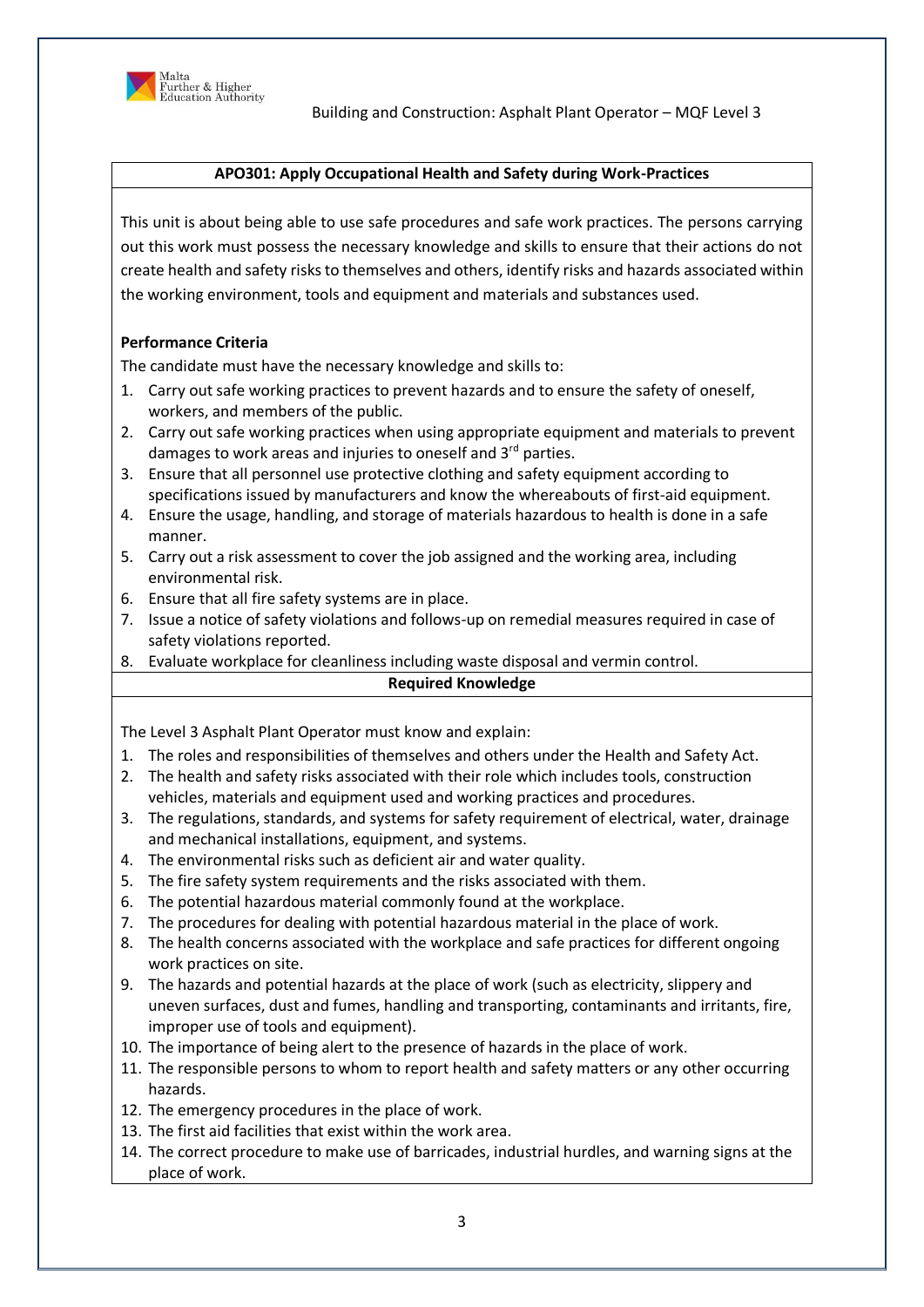

Malta<br>Further & Higher<br>Education Authority

Building and Construction: Asphalt Plant Operator – MQF Level 3

- 15. The necessary safety precautions including the use of protective clothing and equipment for a range of applications including situations when helping other sector trade persons.
- 16. When it is required to close domestic water services from the main water supply; switch off electrical supply.
- 17. Any toxic effect from materials commonly used at the plant.
- 18. The preventative and remedial actions to be taken in the case of exposure to materials hazardous to health.
- 19. The waste disposal and vermin control procedures.

#### **Required Skills**

The Level 3 Asphalt Plant Operator must be able to:

- 1. Identify which health and safety procedures are relevant to the working environment.
- 2. Seek expert assistance when help is needed.
- 3. Ensure compliance with duties and obligations as defined by the Occupational Health and Safety Act 2000 and recent amendments.
- 4. Follow workplace policies and employers' instructions for the safe use and maintenance of tools and equipment.
- 5. Control health and safety hazards within the job responsibility.
- 6. Report any hazards which may present risk to relevant persons.
- 7. Follow correct procedures in the event of injuries to themselves or others.
- 8. Take remedial action where work methods are not in line with control measures noted and identified from risk assessment.
- 9. Ensure adherence to work production and processes as agreed with the employer.
- 10. Read, interpret, and install warning signs and set up safety barriers around the plant as necessary.
- 11. Equip oneself with the appropriate protective clothing and safety equipment.
- 12. Use and store materials hazardous to health in a safe manner.
- 13. Monitor the workplace and maintain good housekeeping whilst keeping it free from hazards.
- 14. Communicate complex information regarding unfamiliar and unpredictable situations to colleagues and supervisors.
- 15. Advocate appropriate health and safety procedures.
- 16. Have the skill to observe and monitor site situations and materials to determine compliance with safety standards.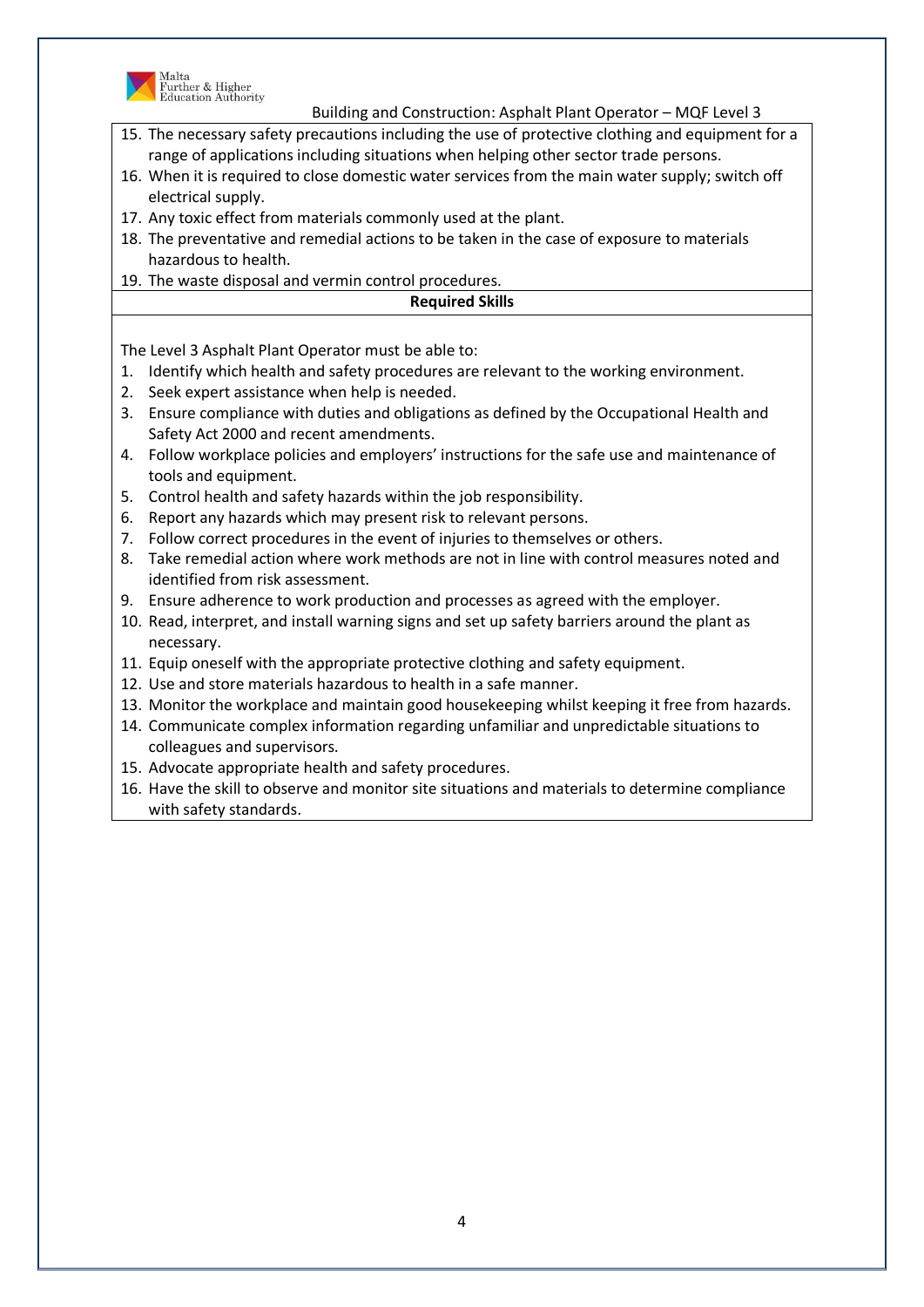

### **APO302: Identify Systems, Equipment and Components**

This unit is about operating an asphalt plant to weigh, dry, heat and mix the ingredients to prepare asphalt and asphalt paving materials.

### **Performance Criteria**

The candidate must have the necessary knowledge and skills to:

- 1. Produce quality asphalt product according to specifications.
- 2. Prepare and execute a plan for asphalt quality controls.
- 3. Inspect and test items of plant and equipment.
- 4. Manage corrective actions.
- 5. Direct and coordinate daily plant activities.
- 6. Input numeric and operational data into the computer systems for asphalt plant production processes.
- 7. Manage and report production and product yields.
- 8. Report mechanical failure and/or material inconsistencies.
- 9. Assist in calibration of equipment/perform calibration check.
- 10. Resolve quality nonconformance.
- 11. Conduct plant inspections and assist in audits.
- 12. Verify documentation and certificates for materials purchased/supplied.
- 13. Provide information to the manager to order the necessary materials for plant production and replenish inventory.
- 14. Operate plant equipment such as front-end loaders, skid steers ad plant trucks.
- 15. Meet daily production targets.
- 16. Prepare and manage efficient work schedules of plant employees to meet daily targets.
- 17. Perform other duties that are directed to the relevant site.
- 18. Review and monitor plant equipment and systems to ascertain continuous and regular flow of materials and maintain certified products.
- 19. Oversee truck scales and the loading operations of trucks.
- 20. Design and implement plant improvements.
- 21. Handle material and cargo.
- 22. Operate and adjust plant pumps, valves, motors, feeders and other related equipment, vehicles, and machinery to ensure plant operations.
- 23. Keep record of outgoing trucks and asphalt production numbers and statistics.
- 24. Perform and oversee the set-up and take-down of portable asphalt plants.
- 25. Clean out and grease plant daily.
- 26. Work closely with Quality Control to ensure a quality mix is produced.

# **Required Knowledge**

The Level 3 Asphalt Plant Operator must know and explain:

- 1. The project quality controls.
- 2. The different phases of quality control.
- 3. The range of materials, products, testing required, sampling procedures and work procedures applicable to the asphalt production process.
- 4. The different mix designs, aggregates, oils, and test results.
- 5. The methods and techniques to minimise wastage and to protect the environment.
- 6. How to safeguard the quality of the product.